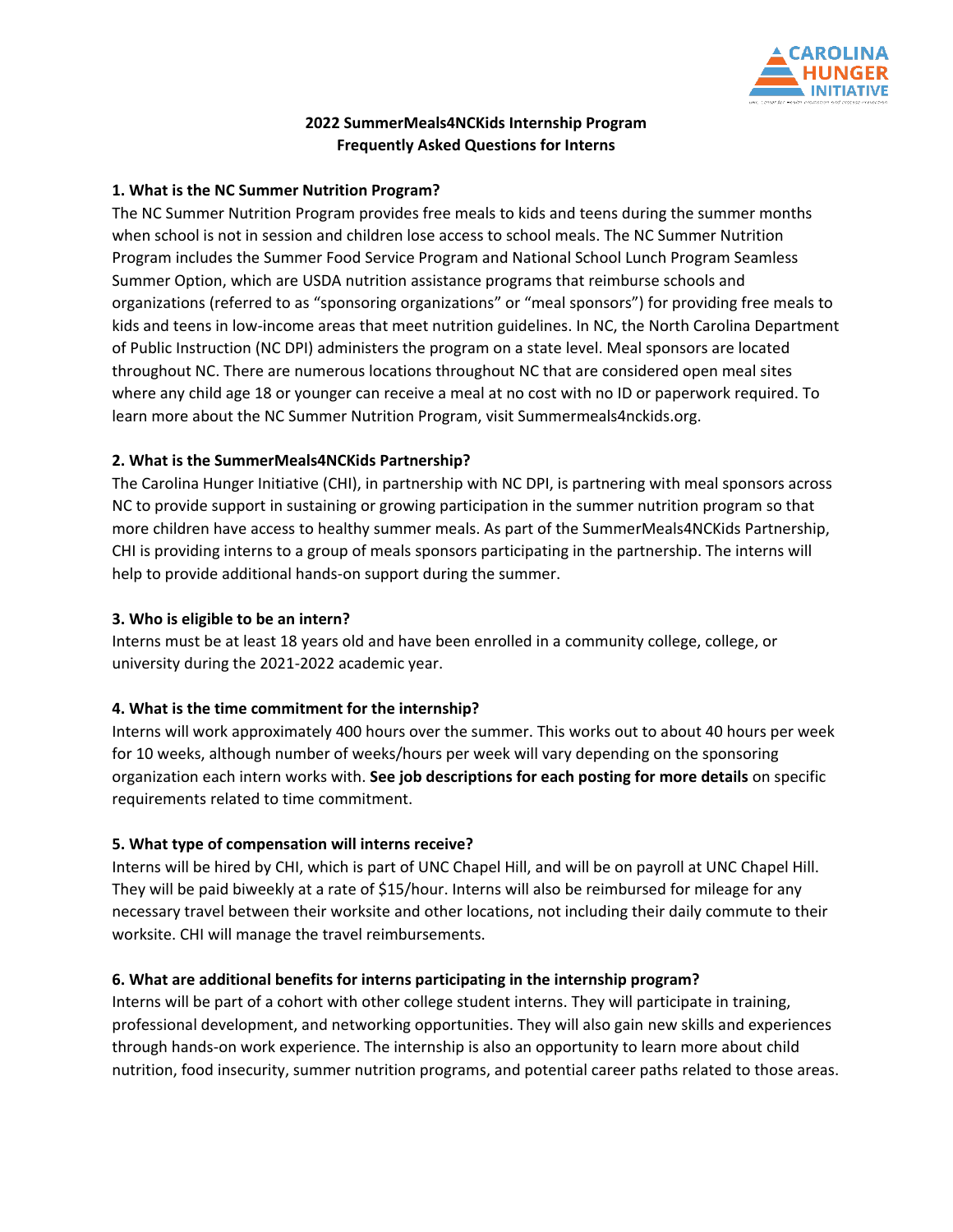## **7. Where will interns work?**

Interns will work ON-SITE at locations determined by the meal sponsor interns will be working with as part of the partnership with CHI. Meal sponsors will be located throughout NC. Information on the locations and meal sponsors internships will be available with are posted on the CHI website and intern application.

**8. Will interns be provided with assistance in making housing arrangements for the summer?** Interns will be expected to make their own housing arrangements. **This internship program is ideal for students already planning to live in an area where there is an intern position.**

# **9. Can this internship experience count towards a required practicum or internship experience for an academic program?**

It is possible that this internship experience can count towards a required practicum or internship experience for an academic program. Requirements for practicum and internships vary by program, however, so it may not work for all experiences. Applicants can indicate on their application whether they would like to count this towards a required practicum/internship, and the CHI team will work with the student to determine if the internship will meet their program requirements. If students have questions on whether this internship can potentially count towards a required practicum experience prior to applying, contact [Jessica6@live.unc.edu.](mailto:Jessica6@live.unc.edu)

# **10. What type of training will interns receive?**

CHI will provide orientation/training to interns related to the Summer Nutrition Program. Training topics will be finalized once information is received from sponsors on anticipated job duties for interns so that interns are best prepared for their internships. Topics covered during the orientation/training may include:

- Overview of food insecurity and federal nutrition programs
- Background on Summer Nutrition Program, including relevant policies, rules and regulations they may need to be aware of
- NC Capacity Builder Map
- Cartewheel software that is used to document meals served
- Providing nutrition education/enrichment activities
- Marketing/promotion and outreach
- Planning/implementing Summer Nutrition Program events (kick-offs, end of summer celebrations, Farm to Summer Week, etc.)
- Social media
- Program evaluation
- Identifying and working with community partners

### **12. What types of projects/activities will interns work on with the sponsor?**

Interns may help with a variety of projects/activities related to supporting the summer nutrition program. Projects will vary depending on the sponsoring organization an intern is working with. Check the job descriptions for each position for information on projects/activities.